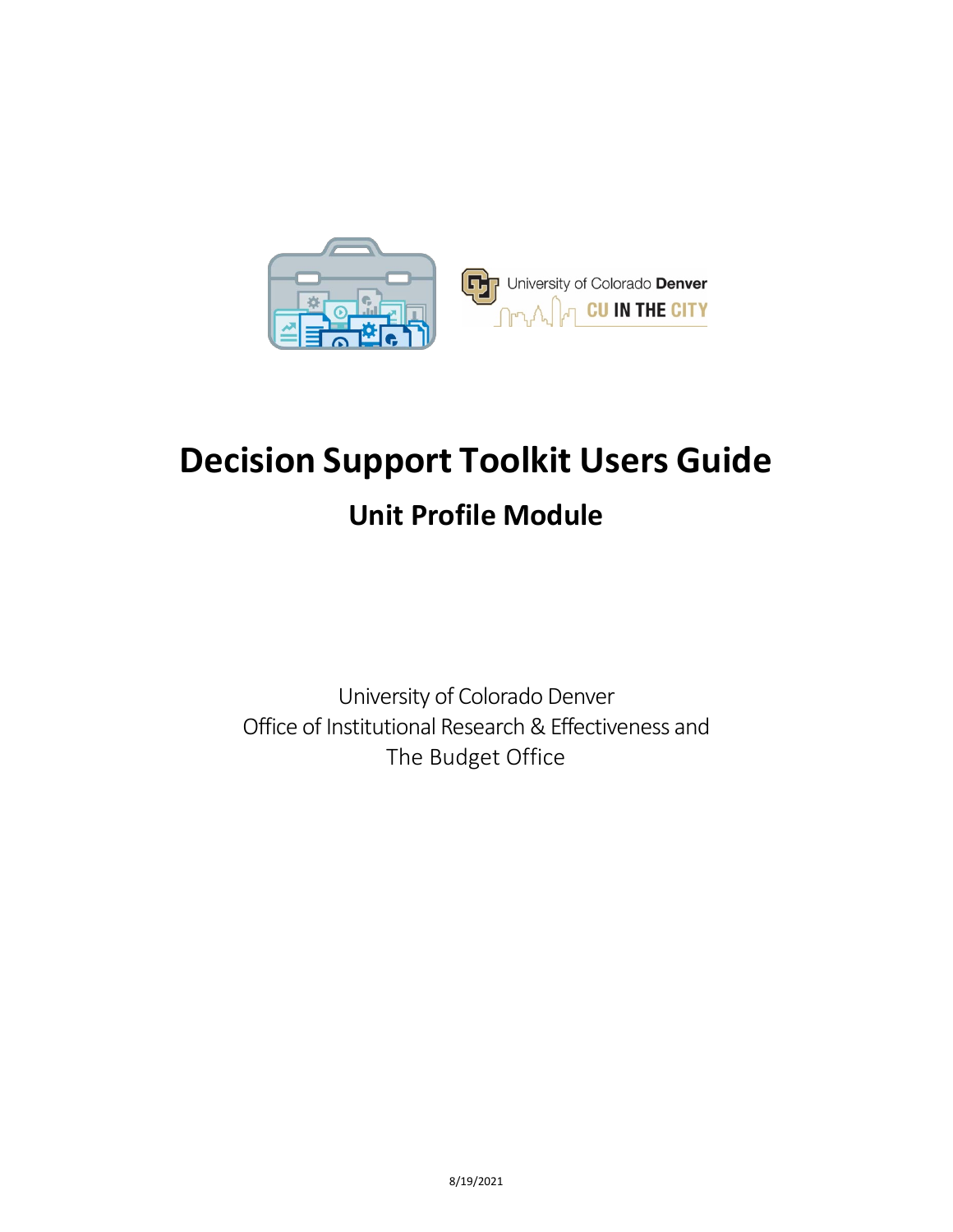### **About the Decision Support Toolkit**

The DSTk is a series of Tableau dashboards that bring together data visualizations that show important metrics and analysis to support academic and fiscal planning decision-making.

The Program Performance module provides comparisons and trends across your programs, with data on student headcount, student credit hours, demographics, and more. These metrics allow users to measure efforts and drive progress toward strategic priorities such as cost efficiency, student outcomes, equity and enrollment.

### **Connecting to Unit Profile**

Navigate to the **[DSTk](https://www1.ucdenver.edu/offices/institutional-research-and-effectiveness/decision-support-toolkit) Site to access any of the 4 modules that make up the Toolkit. You may also go directly** to the [Unit Profile module](https://tableau.ucdenver.edu/#/site/University/views/DSTkUnitProfile/UnitProfileSchoolCollegeOverview?:iid=1) in Tableau Server. Remember, you must be logged on to the campus network or VPN to access Tableau.

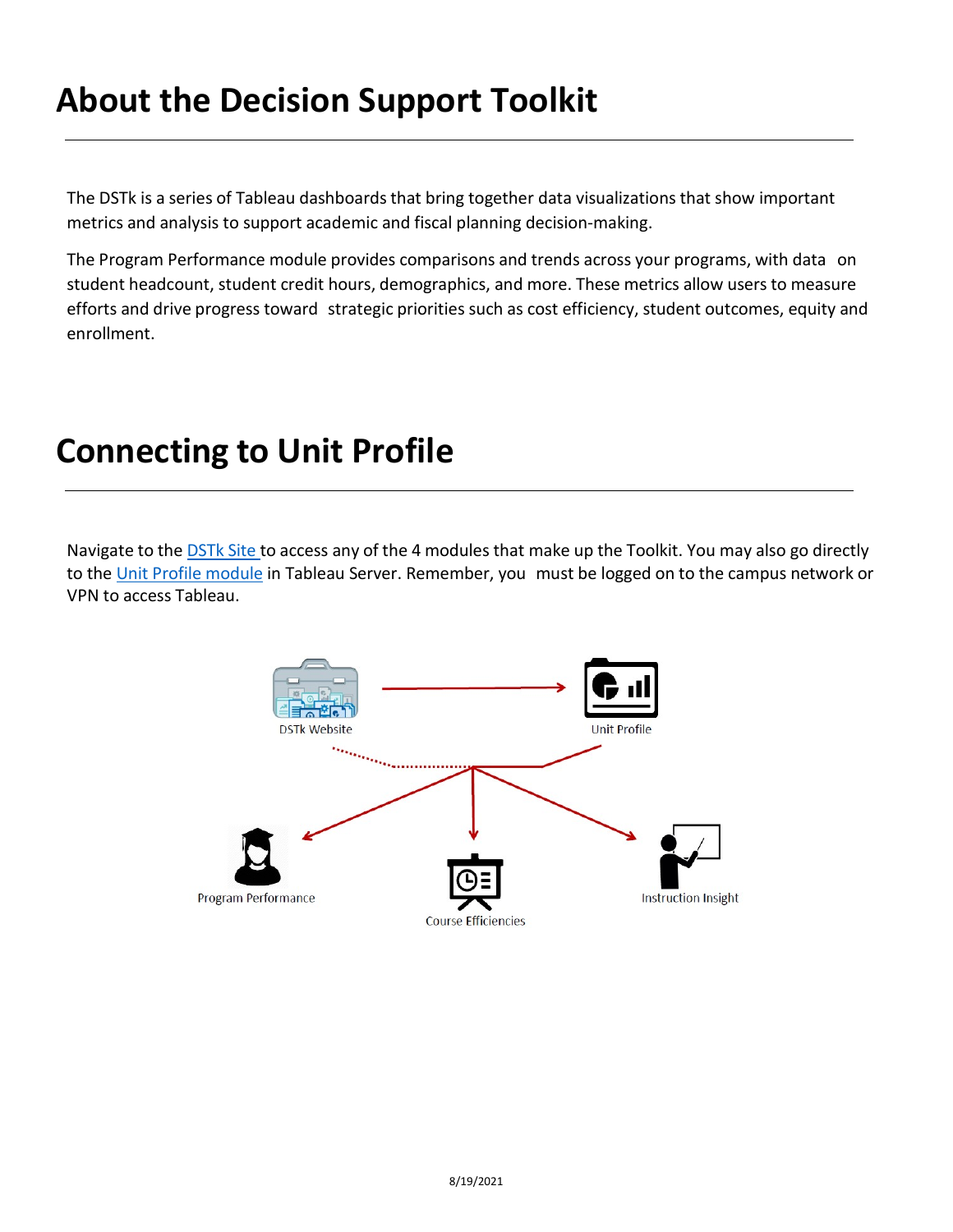### **Navigating the Unit Profile Module**

- The **Unit Profile** module is a unique component of the DSTk that allows users to explore metrics from multiple types of institutional data – student, course, faculty and financial – providing a comprehensive overview of a school/college's overall health.
- Start with the School/College Overview page to identify trends in the data, get a snapshot of demographics that affect operations, and make comparisons to other colleges or to the campus at large.
- Start by setting your filters and parameters, which will apply to every metric on this page. The selected term season and term year will serve as the end point for all trend lines.

|                                                                                                                                                     | Parameter Selection                                                                                                   |
|-----------------------------------------------------------------------------------------------------------------------------------------------------|-----------------------------------------------------------------------------------------------------------------------|
| Select School or College:                                                                                                                           | Select Term Season                                                                                                    |
| College of Liberal Arts and Sciences                                                                                                                | Fall                                                                                                                  |
| Select Activities Type                                                                                                                              | Select Term Year                                                                                                      |
| Main Campus (D1, Fund 1*)                                                                                                                           | 2020                                                                                                                  |
| The parameters selected above and to the right are used throughout the<br>entire dashboard. Term and Year values serve as endpoints for 3yr trends. | Class/Student Data: Fall 2020 EOT<br>Finance: FY 2021 as of July 26, 2021<br>HR: FY 2021, Fall 2020 November Snapshot |

#### School College Comparison

- The table below allows users to dynamically sort by metric to compare programs and evaluate trends.
- Remember to hover over graphs, reference lines, and information icons to see detail.

|                                              |                            |          |                       |          |                                  | Sort By: |                                 |        |                                         |         |                                      |       | Sort Order:       |                   |     |                        | <b>Hover for Definitions</b>                        |         |
|----------------------------------------------|----------------------------|----------|-----------------------|----------|----------------------------------|----------|---------------------------------|--------|-----------------------------------------|---------|--------------------------------------|-------|-------------------|-------------------|-----|------------------------|-----------------------------------------------------|---------|
|                                              |                            |          |                       |          |                                  |          | Major Revenue                   |        | ▼                                       | Total   |                                      | ▼     |                   | Descending        | ▼   |                        |                                                     |         |
|                                              | Major Student<br>Headcount |          | Major<br>Credit Hours |          | Est. Revenue from<br>Majors CHs* |          | All Instruction<br>Credit Hours |        | Est. Revenue from<br>Instructional CHs* |         | Organized Instr.<br>Sections Offered |       | All Instructional | Faculty Headcount |     | All Staff<br>Headcount | Estimated FY<br>Expenditures                        |         |
| College of Liberal Arts and Sciences         | 5,563                      | $-16.3%$ | 63.208                | $-17.5%$ | \$25,410K                        | $-20%$   | 76,181                          | $-996$ | \$30,802K                               | $-1196$ | 932                                  | $-2%$ | 438               | $-5%$             | 107 | 9%                     | \$36,967K                                           | $-1896$ |
| <b>Business School</b>                       | 3,081                      | 24.4%    | 29,514                | 25.9%    | \$14,946K                        | 18%      | 22,863                          | 13%    | \$12,340K                               | 7%      | 198                                  | $-7%$ | 107               | 1%                | 58  | 2%                     | \$15,343K                                           | $-18%$  |
| College of Engineering, Design and Computing | 1.743                      | 33.9%    | 19,388.5              | 42.6%    | \$10,248K                        | 44%      | 15,403                          | 11%    | \$8,741K                                | 16%     | 185                                  | 1%    | 84                | $-7%$             | 48  | 55%                    | \$13,555K                                           | $-196$  |
| College of Arts and Media                    | 1,298                      | $-0.2%$  | 15,750                | 0.3%     | \$6,940K                         | $-196$   | 15,921                          | 5%     | \$6,950K                                | 3%      | 272                                  | 16%   | 112               | 8%                | 26  | $-7%$                  | \$8,352K                                            | $-21%$  |
| College of Architecture and Planning         | 786                        | 8.4%     | 9.669                 | 6.9%     | \$4,897K                         | 6%       | 8,437                           | 5%     | \$4,358K                                | 3%      | 96                                   | $-8%$ | 74                | 3%                | 22  | 16%                    | \$6,466K                                            | $-1296$ |
| School of Education and Human Development    | 1,454                      | 17.0%    | 10,574                | 11.6%    | \$4,312K                         | 10%      | 12,036                          | 10%    | \$4,978K                                | 10%     | 186                                  | 10%   | 167               | 3%                | 50  | $-2%$                  | \$10,216K                                           | $-1296$ |
| School of Public Affairs                     | 806                        | 10.6%    | 6,549                 | 4.2%     | \$2,963K                         | $-3%$    | 5,274                           | 12%    | \$2,530K                                | 7%      | 70                                   | $-5%$ | 51                | 2%                | 28  | $-15%$                 | \$5,087K                                            | $-18%$  |
| <b>Total of All Schools/Colleges</b>         | 14,731                     | 2.1%     | 154,652.5             | 0%       | \$69,715K                        | 0%       | 156,114.5                       | 0%     | \$70,698K                               | $-1%$   | 1,939                                | 0%    | 1,033             | $-1%$             | 339 | 7%                     | \$95,987K                                           | $-15%$  |
|                                              |                            |          |                       |          |                                  |          |                                 |        |                                         |         |                                      |       |                   |                   |     |                        | STuition Payanus only available for Main Campus CHs |         |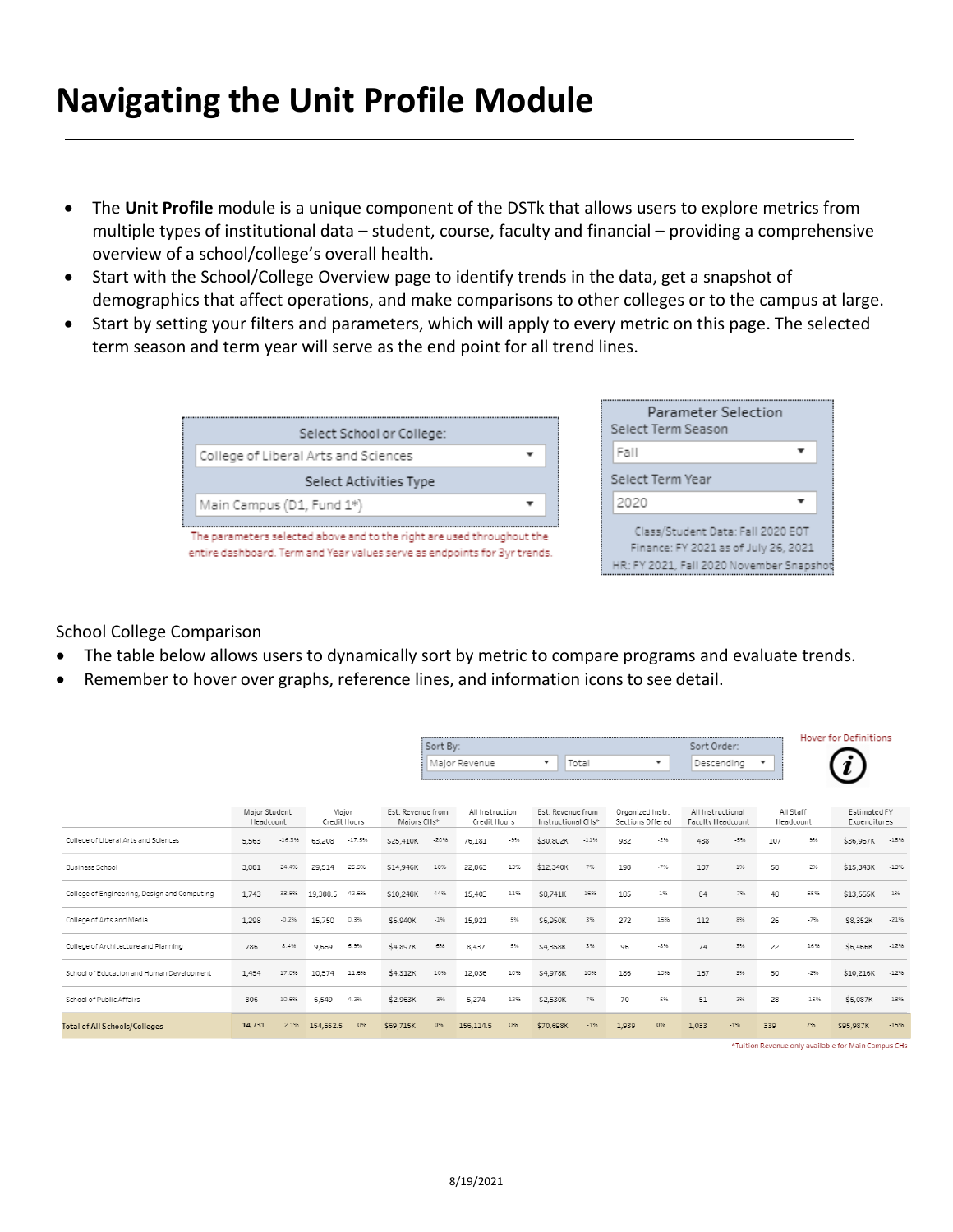The three sections below highlight student, course, faculty and financial data for the most recent semester and trends over the past 5 years. Using the button at the bottom right corner of each section, users may navigate directly to one of the three main content modules that contain in-depth data and analysis for that section.

#### Students

The Students section provides a high-level overview of major enrollment within your school/college and links to the **Program Performance** module.



#### Courses

• The Courses section illustrates the trends in credit hours taught within your school/college and the associated revenue impacts. This area links to the **Course Efficiencies**  module.

### Faculty Staff

• The Faculty and Staff section provides a snapshot of employees and associated expenditures within your school/college. This section links to the **Instruction Insight** module.





If not moving directly to another module, users can move on to the detail page, which contains similar metrics and analyses at the departmental level.

-Now that you've gathered information, dig into details by visiting the Detail page

Jump to Detail Page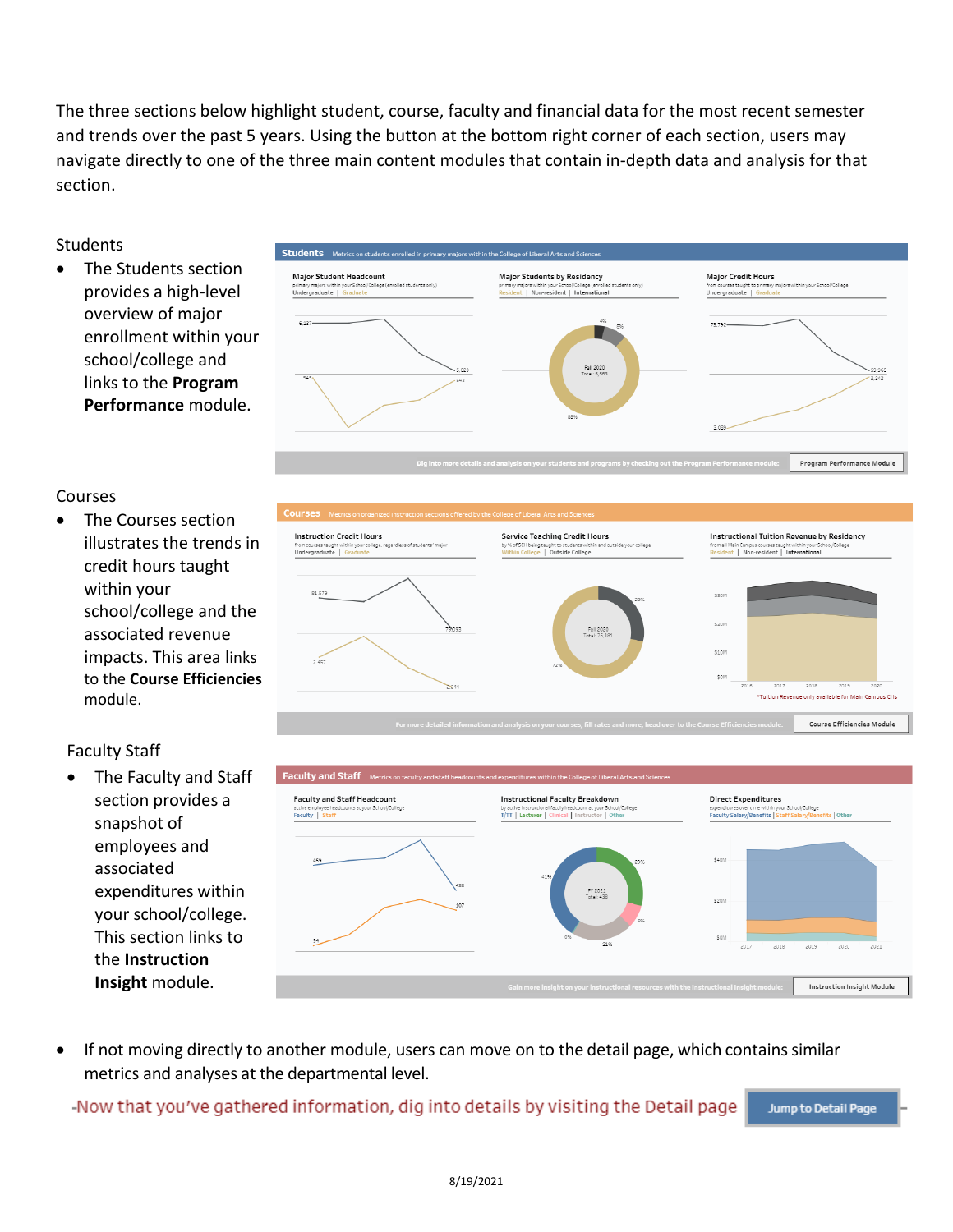## **Unit Profile – Detail Page**

- The detail page of this module provides a wealth of information about the way a school/college is operating, combining student, course, faculty and financial data at the departmental level so unit and college leaders can answer business questions and inform strategic decision making.
- Parameters selected at the top of the page will apply to all data on the detail page. Use this area to select specific departments, terms, and/or student types to explore metrics for specific department and/or program(s). Note: 'Year' selected serves as an endpoint for trends

|                                                                                                                                        | Parameter Selection<br>Select Term Season                                                                             |
|----------------------------------------------------------------------------------------------------------------------------------------|-----------------------------------------------------------------------------------------------------------------------|
| Select School or College:                                                                                                              | Fall                                                                                                                  |
| College of Liberal Arts and Sciences                                                                                                   |                                                                                                                       |
| Select Activities Type                                                                                                                 | Select Term Year                                                                                                      |
| Main Campus (D1, Fund 1*)                                                                                                              | 2020                                                                                                                  |
| The parameters selected above are used throughout to the entire<br>dashboard. Term and Year values serve as endpoint for 3yr averages. | Class/Student Data: Fall 2020 EOT<br>Finance: FY 2021 as of July 26, 2021<br>HR: FY 2021, Fall 2020 November Snapshot |

#### Department Level Comparison

• The table below those same metrics on the departmental level, allowing users to sort by metric and sort further by the totals or the change seen over the past 3 years. Here, users can easily identify outliers and compare departments to the aggregate data of the school/college.

|                                      |                            |          |                       |        |                                  |         | Sort By:                        | Major Revenue | ۰.                                      | Total   |                                      | $\overline{\phantom{a}}$ | Sort Order:<br>Descending              | $\boldsymbol{\mathrm{v}}$ |                        | <b>Hover for Definitions</b> |
|--------------------------------------|----------------------------|----------|-----------------------|--------|----------------------------------|---------|---------------------------------|---------------|-----------------------------------------|---------|--------------------------------------|--------------------------|----------------------------------------|---------------------------|------------------------|------------------------------|
|                                      | Major<br>Student Headcount |          | Major<br>Credit Hours |        | Est. Revenue<br>from Majors CHs* |         | All Instruction<br>Credit Hours |               | Est. Revenue from<br>Instructional CHs* |         | Organized Instr.<br>Sections Offered |                          | All Instructional<br>Faculty Headcount |                           | All Staff<br>Headcount |                              |
| College of Liberal Arts and Sciences | 5,563                      | $-16.3%$ | 63,208                | $-17%$ | \$25,410K                        | $-20%$  | 76,181                          | $-996$        | \$30,802K                               | $-11%$  | 932                                  | $-296$                   | 438                                    | $-5%$                     | 107                    | 9%                           |
| Biology                              | 1,213                      | 0.9%     | 14,755                | 4%     | \$5,467K                         | 4%      | 8,825                           | $-8%$         | \$3,294K                                | $-8%$   | 79                                   | $-1%$                    | 30                                     | $-3%$                     | 11                     | 22%                          |
| Psychology                           | 954                        | 17.3%    | 11,154                | 18%    | \$4,213K                         | 20%     | 8,800                           | 4%            | \$3,350K                                | 1%      | 77                                   | 13%                      | 37                                     | 12%                       | 5                      | 67%                          |
| CLAS Dean's Office / Other           | 704                        | $-59.8%$ | 8,176                 | $-61%$ | \$3,046K                         | $-64%$  | $\circ$                         | $-100%$       | \$OK                                    | -100%   | $\circ$                              | Null                     | $\circ$                                | -100%                     | 29                     | 0%                           |
| Economics                            | 215                        | $-32.0%$ | 2,276                 | $-42%$ | \$1,725K                         | $-46%$  | 3,383                           | $-13%$        | \$1,800K                                | $-23%$  | 38                                   | $-10%$                   | 26                                     | 0%                        | 1                      | 0%                           |
| Communication                        | 314                        | $-14.2%$ | 3,420                 | $-17%$ | \$1,707K                         | $-11%$  | 4,901                           | $-2%$         | \$2,123K                                | $-4%$   | 66                                   | 3%                       | 32                                     | $-6%$                     | 1                      | 0%                           |
| Health&Behavioralsciences            | 355                        | $-8.7%$  | 4,404                 | $-7%$  | \$1,691K                         | $-2%$   | 2,152                           | $-2%$         | \$811K                                  | 4%      | 18                                   | 6%                       | 11                                     | 0%                        | 2                      | 100%                         |
| Chemistry                            | 285                        | 50.0%    | 3,493                 | 58%    | \$1,328K                         | 50%     | 6,257                           | $-11%$        | \$2,346K                                | $-1196$ | 78                                   | $-3%$                    | 19                                     | 6%                        | 6                      | 20%                          |
| English                              | 278                        | $-9.4%$  | 2,940                 | $-13%$ | \$1,120K                         | $-1196$ | 8,151                           | $-8%$         | \$3,214K                                | $-9%$   | 138                                  | 1%                       | 67                                     | 0%                        | 6                      | 50%                          |

Note: Tuition revenue numbers are estimated and do not tie to the budget model in any way.

\*Tuition Revenue only available for Main Campus CHs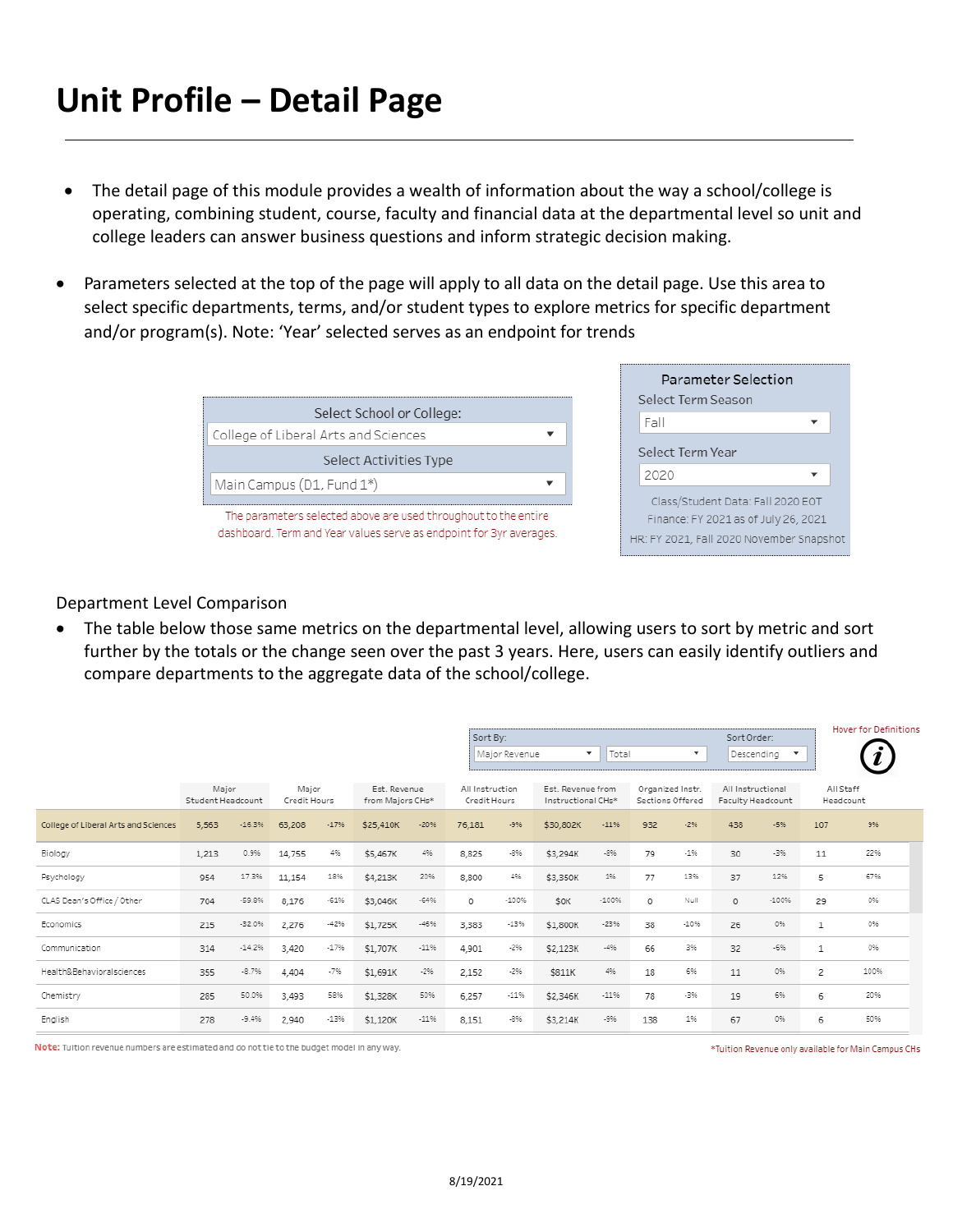The **Breakdown** section allows users to compare departmental data across their college. Keep in mind, certain metrics may be more useful to certain programs, depending on their unique mission and operations. Select your metrics with the section parameter.



- Interpretation boxes below the visualizations provide some guidance on how the selected metrics relate to one another and offer potential next steps to consider.
- This trendline can be filtered to one department so users can explore trends in each metric combination by department



#### **Metric Comparison Trendline Interpretation**

Ideally, these two lines would have a direct relationship. If Section growth is trending higher than Credit Hour growth over multiple years, Programs may want to review course capacity and offerings.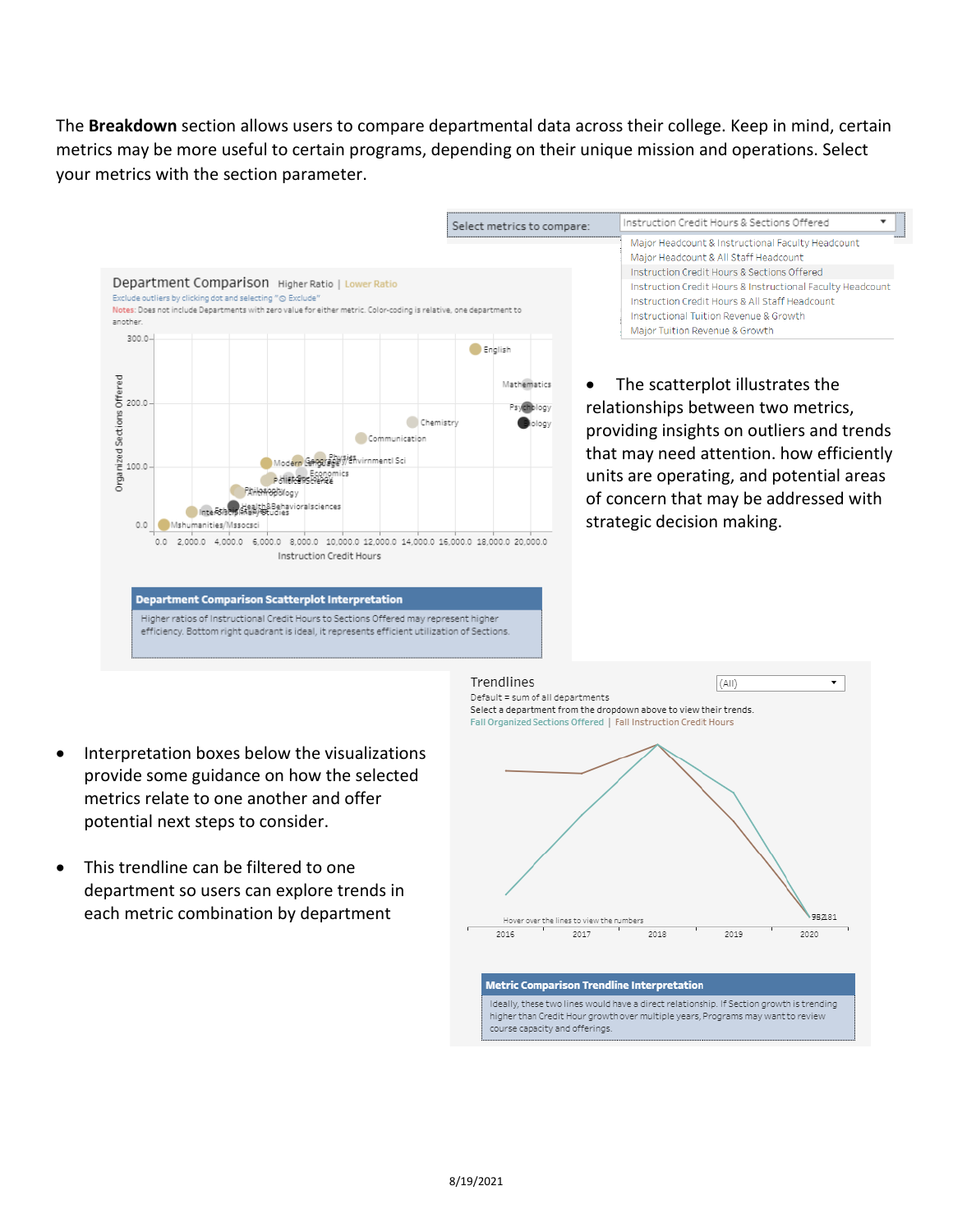#### Digging Into Programs, Courses, and Revenue: College of Liberal Arts and Sciences

• The sections below dive deeper into each data type with an additional level of detail. Users can select individual departments and view data by programs.

All filter selections made above apply to this section as well. You may adjust your department here:  $(A||)$  $\bullet$ 

• Each section has a parameter to select undergraduate and/or graduate data to be displayed.

Programs - Fall 2020 Student Headcounts College of Liberal Arts and Sciences majors

Student Level: (All) ▾⊺

The table below shows program level headcount and credit hours, which can be sorted by the section parameters. Sort by: Order by:

|                                                                  |                               |    | DUILDY.<br>Major Headcount |                       | ▼      | <b>3yr Change</b><br>$\overline{\phantom{a}}$ | OI UEI DY.<br>Descending<br>$\overline{\phantom{a}}$ |  |
|------------------------------------------------------------------|-------------------------------|----|----------------------------|-----------------------|--------|-----------------------------------------------|------------------------------------------------------|--|
| Primary Major                                                    | Department                    |    | Major<br>Headcount         | Major<br>Credit Hours |        |                                               | Trend<br><b>Major Headcount</b>                      |  |
| ISMA-BA -- Individually Structured CLAS Dean's Office /<br>Major | Other                         | 60 | 757.1%                     | 577                   | 878.0% |                                               |                                                      |  |
| STAT-MS -- Statistics                                            | Mathematics                   | 17 | 142.9%                     | 107                   | 296.3% |                                               |                                                      |  |
| GEOS-MA -- Applied Geog &<br>Geospatial Sci                      | Geography/<br>Envirnmentl Sci | 34 | 88.9%                      | 252                   | 104.9% |                                               |                                                      |  |
| PSCI-MA -- Political Science                                     | Political Science             | 39 | 56.0%                      | 185                   | 68.2%  |                                               |                                                      |  |
| CHEM-MS -- Chemistry                                             | Chemistry                     | 23 | 43.8%                      | 141                   | 30.6%  |                                               |                                                      |  |

• Enrollment Mix displays a breakdown of student enrollments by residency and academic level, which impacts tuition revenues and provides insight on how to best tailor services to your students.

|               | Freshman | Sophomore | Junior  | Senior | Graduate | Total  |
|---------------|----------|-----------|---------|--------|----------|--------|
| Domestic      | 64       | 84        | 104     | 120    | 47       | 419    |
| Non-Resident  | 196)     | 296)      | 2%      | 296)   | (196)    | (8%)   |
| International | 18       | 41        | 61      | 101    | 24       | 245    |
| Non-Resident  | (0%)     | (196)     | $1\%$ ) | 296)   | (0%      | (4%)   |
| Resident      | 909      | 884       | 1,129   | 1,505  | 472      | 4,899  |
|               | (16%)    | 16%)      | (2096)  | (27%)  | (8%)     | (88%)  |
| Grand Total   | 991      | 1,009     | 1,294   | 1,726  | 543      | 5,563  |
|               | (18%)    | (18%)     | (23%)   | (31%)  | (10%)    | (100%) |

• Program Comparison displays all programs in the selected college or department by their growth in student headcount relative to one another.

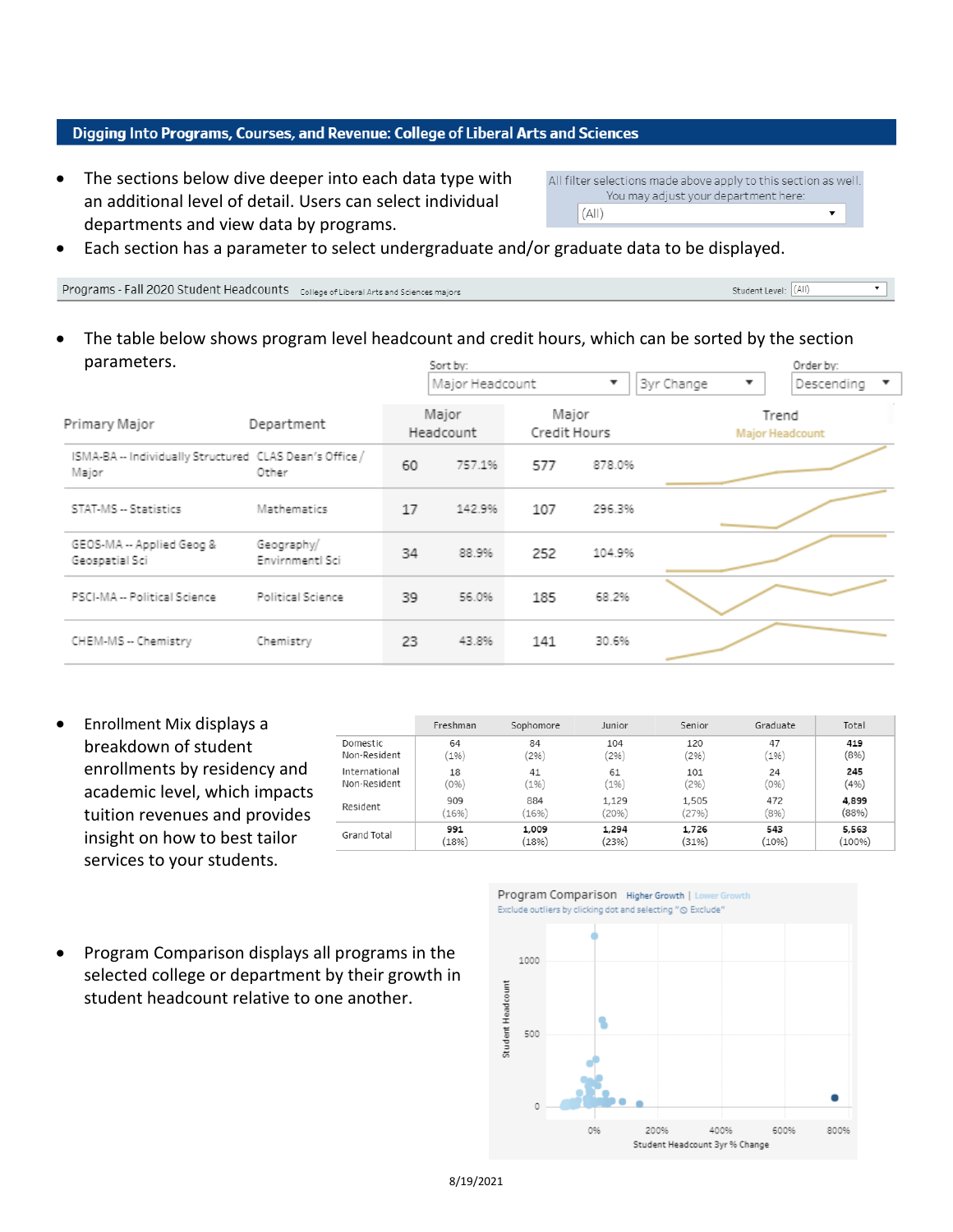• The table below shows program level instructional credit hours, sections offered and fill rate which can be sorted by the section parameters.

|                                                        |                                 |      | Sort by:            |      | Order by:    |                                                                          |                                  |  |
|--------------------------------------------------------|---------------------------------|------|---------------------|------|--------------|--------------------------------------------------------------------------|----------------------------------|--|
|                                                        |                                 |      |                     |      |              | <b>3yr Change</b><br>$\overline{\mathbf{v}}$<br>$\overline{\phantom{a}}$ | Descending<br>▼                  |  |
| Department                                             | All Instruction<br>Credit Hours |      | Sections<br>Offered |      | Fill<br>Rate |                                                                          | Trend<br>Credit Hours   Sections |  |
| ISMA -- Interdisciplinary Interdisciplinary<br>Studies | 66                              | 340% | 1                   | 0%   | 100%         |                                                                          |                                  |  |
| Modern<br>Language                                     | 141                             | 88%  | 2                   | 100% | 92%          |                                                                          |                                  |  |
| Mshumanities/                                          | 297                             | 83%  | 6                   | 100% | 67%          |                                                                          |                                  |  |
| Interdisciplinary<br>Studies                           | 210                             | 21%  | 3                   | 0%   | 75%          |                                                                          |                                  |  |
| Geography/<br>Envirnmentl Sci                          | 2,155                           | 10%  | 28                  | 8%   | 71%          |                                                                          |                                  |  |
|                                                        |                                 |      |                     |      |              | Instruction Credit Hours                                                 |                                  |  |

- Section Fill Rates displays the number of course sections and their overall fill rate as well as how many courses are less than 70% or less than 50% full. These courses may indicate opportunities to consolidate course offerings.
- Dig deeper into all your department or college's courses with the drill through button below

| Section Fill Rates<br>Sections with low fill rates may<br>indicate a need for intervention. Use  | <b>CIsSects</b> | CIsFillRate |     | CIsSect<70C CIsSect<50C | Click below for Fill<br>Rates by course: |
|--------------------------------------------------------------------------------------------------|-----------------|-------------|-----|-------------------------|------------------------------------------|
| the insight gained here to dig into<br>individual courses.<br>Narrow this matrix to a subject by | 932             | 81%         | 254 | 100                     | Fill Rates by Course                     |

clicking on one above.

• The scatterplot to the right displays the ratio of sections offered to instruction credit hours, another way to visualize efficiency in your course offerings. Departments with higher ratios are delivering more credit hours with less sections offered.



Course Level: (All)

 $\bullet$